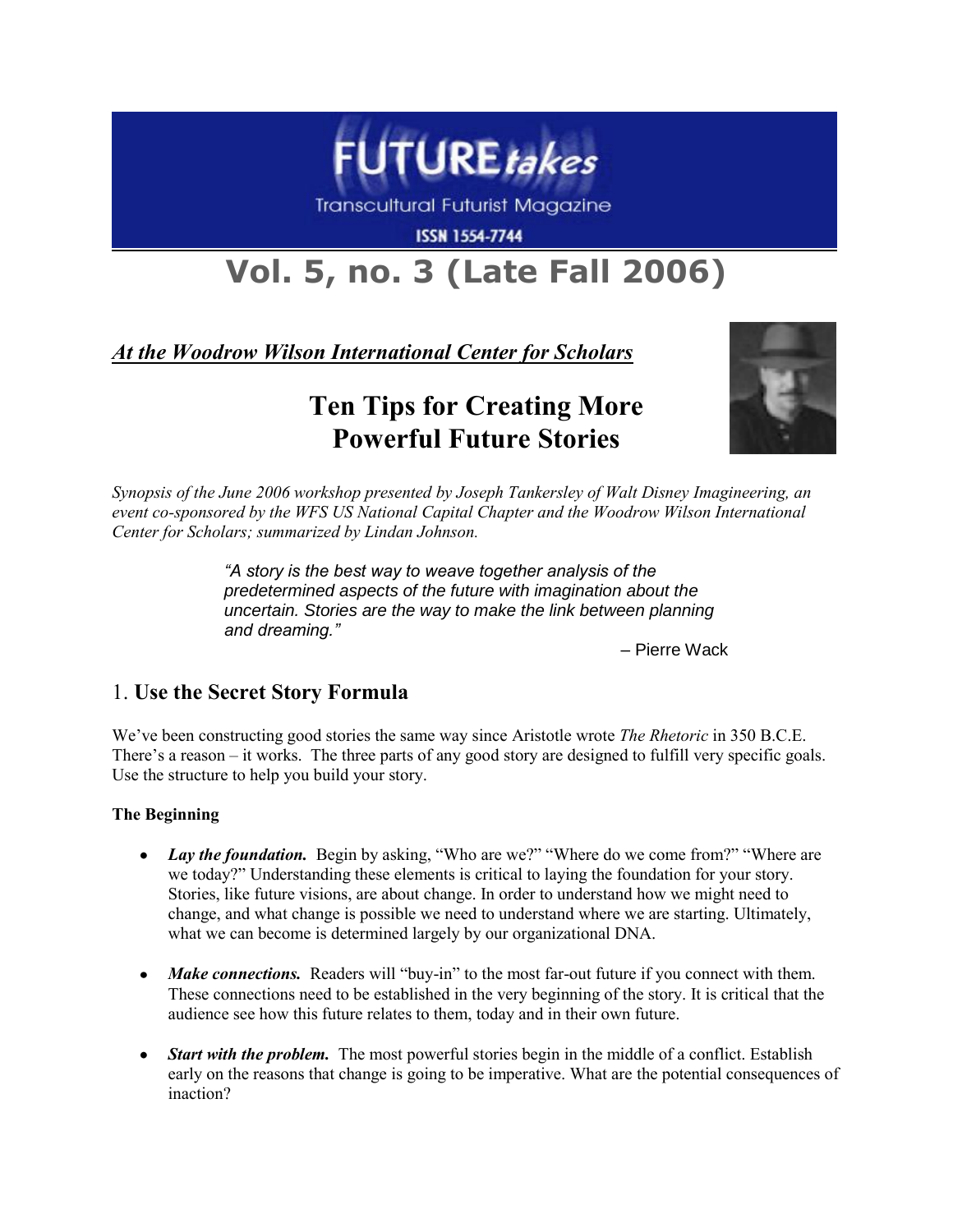#### **The Middle**

The middle of a good story takes the reader on an adventure or grand journey. Your future story needs to show the reader what they will have to do to achieve the preferred future you lay out for them.

The stuff of this future adventure includes emerging trends, potential countertrends, and wild cards that you have identified in your research. Emerging trends lead the reader to those critical moments where it becomes clear that their action will influence the course of the future.

#### **The Resolution**

We reach our goal. We see our preferred future and, most importantly, we know how we got here. In a good story the conclusion is always inevitable. It has to turn out that way, because of the steps that led to the conclusion. For the future storyteller this becomes the case for the preferred future he/she envisions.

#### **2. Stories Need a Hero**

The hero of a good story is our avatar. He/she becomes the person we can see ourselves becoming in the future we are trying to create. The hero is the bridge between the esoteric concerns of most strategic plans and the real world. He/she needs to confront real situations, real concerns, and real problems.

Heroes *do not* have to be amazing early adopters or even supporters of change. Heroes in stories are transformed by their acts of courage. In our case those acts of courage are represented by the decisions to embrace the vision and to confront the challenges that stand in the way of change. The story should demonstrate how the value of the future vision changes non-supporters into proponents.

#### **3. Technology is NOT the Hero of Your Story**

*"The nature of the future world will be an expression of emotions at least as much as rational deliberations, programs and practices. Emotions are critical to what happens, both those emotions driving creativity and reasons, aspiration, power seeking, greed and the will to control, and those emotions responding to the existential questions of being human."*

*–* Donald N. Michael

Stories are about people and relationships. The future will be about people and relationships. Future stories that idealize or demonize technology take control of the future out of our hands. They create a ―Futurelandia‖ – a world where technology has already taken over the future and we are at best supporting characters. This is not a vision of the future that will encourage anyone to take on the challenge of change. Technology should be the supporting player, or maybe just the scenery.

#### **4. Fill Your Future Story with Conflict**

Conflict is reality. The present is filled with conflict. The future will be too. In a future story conflict appears in the guise of wild cards, negative trends, countertrends. Conflict moves the story forward. Conflict compels us to work toward a goal. These obstacles will be difficult to overcome. Too often scenarios tend to dismiss the challenges. Identifying and confronting obstacles should be the core of your future story.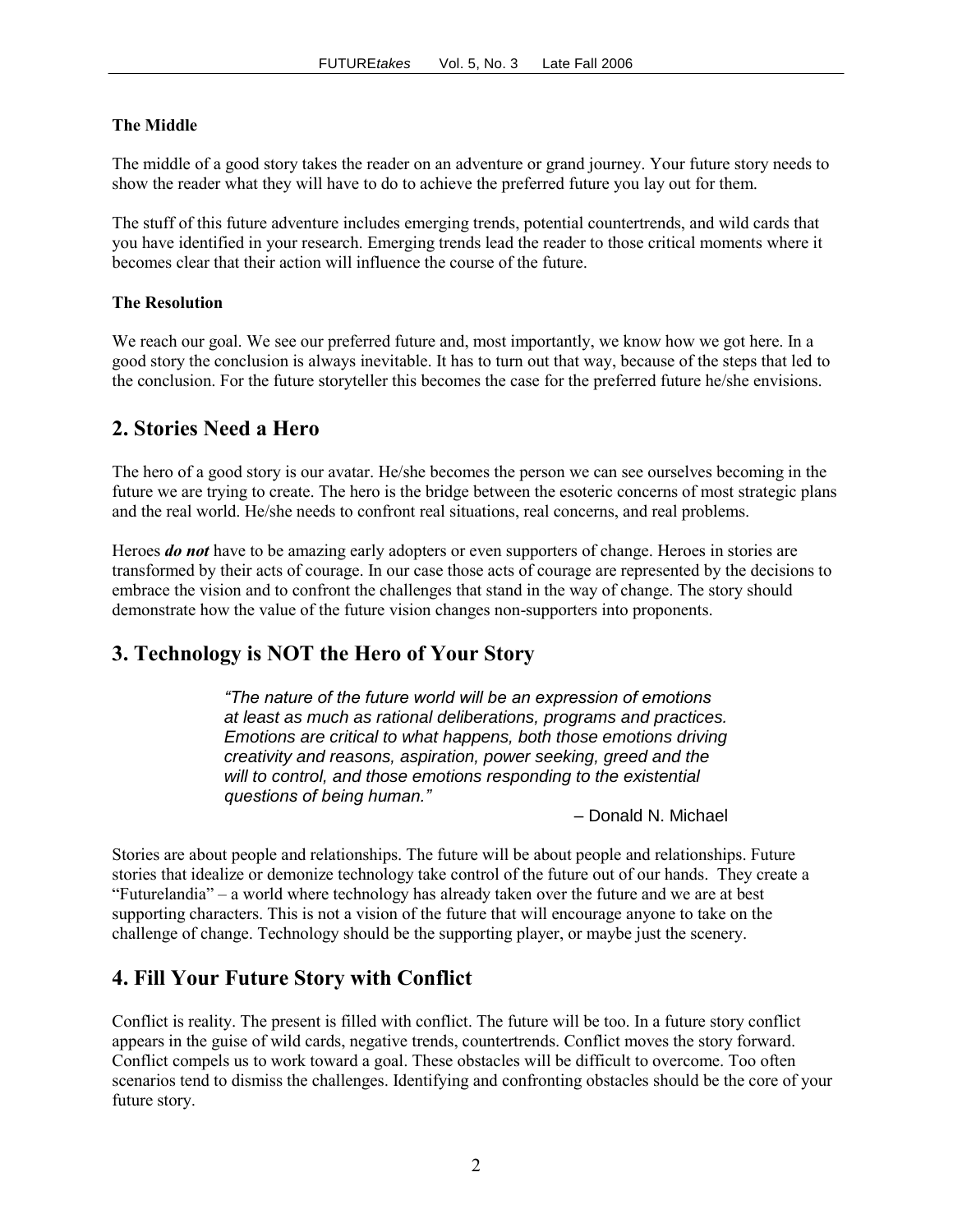## **5. Stories Must Be Internally Consistent**

Anything is believable if it follows the laws of the story's physics. In a future story we have to be able to understand why things happen the way they do.

If the world of your future works different from today then you have to make clear how and why. "How does it work?" "Why did it change?" Until you do that convincingly you cannot get readers to give serious attention to the much more important issues that your future story is based.

### **6. Tell One Story**

There is no "one" future. The strength of futures inquiry comes in considering multiple versions of the future. However, when crafting a particular future scenario is it critical that you limit the focus to one main theme. It's a time tested rule—Keep it simple and your readers will follow along and be more likely to accept the story you have created.

### **7. Embellish for Effect**

Too many scenarios get caught up in proving themselves with tons of minutiae. Selectively pick the details that add to the intent and interest of the story. Just because you can imagine some new idea or technology is possible doesn't mean that it is contributing to the type of futures thinking you want to encourage. Always ask: "How does this detail move my story forward?" Too many details can simply lead readers to conclude that the future is too complex for them to begin to consider.

### **8. The Problem with Endings**

James Ogilivy argues in his book, *Creating Better Futures,* that negative scenarios are easy to create but psychologically difficult to entertain. Positive scenarios are easy to entertain but intellectually much more difficult to draw in a plausible and convincing way. No matter how brilliant your logic, or exhaustive your analysis people do not change to avoid disaster. People change because they see a brighter future.

### **9. Change Your Story Often**

"*Writers have a harder and harder time keeping up with reality. We have not yet learned to conceive, research, write and publish in "real time.""*

– Alvin Toffler, *Future Shock*, 1970

One of the most basic tenets of foresight is that the future is constantly changing, yet we create permanent documents that tend to be out-dated almost as soon as they are completed. It's no wonder that so many scenarios are developed and then immediately shelved. A useful futures story is one that is constantly being rewritten and revised. One of the great benefits of modern technology is that we now have tools that make it possible to transform any story into a constantly evolving record of the journey we are taking.

Stories should *not* be changed just to satisfy upper management whims. Change should be directly tied to on-going scanning activities that provide early warnings of events and trends that might invalidate key conclusions inherent in your futures story.